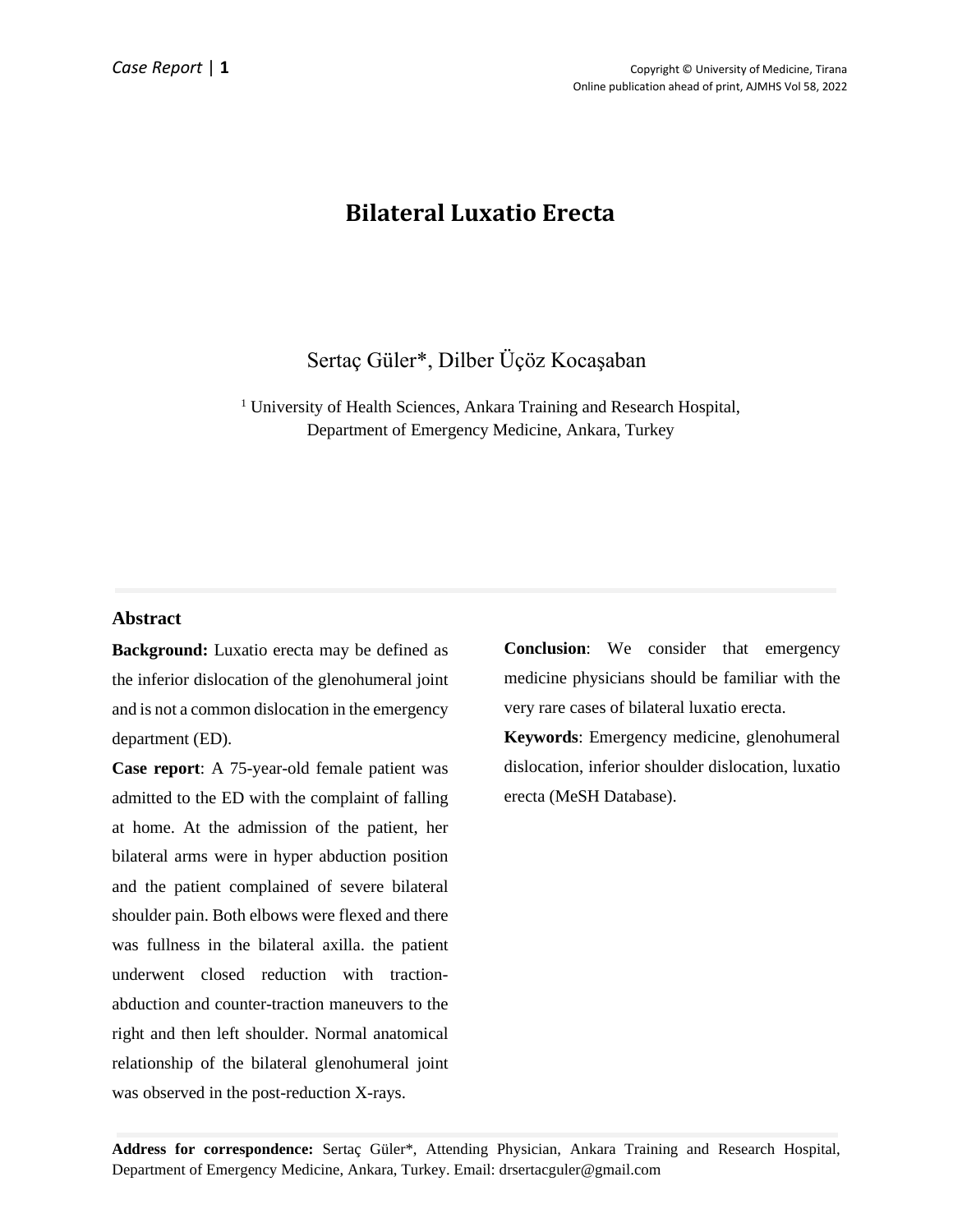#### **INTRODUCTION**

Luxatio erecta may be defined as the inferior dislocation of the glenohumeral joint and is not a common dislocation in the emergency department (ED). Moreover, bilateral cases are extremely rare (1,2). Classical clinical picture of the patient illustrates that the affected arm is abducted, the elbow is flexed, and the forearm is pronated (3).

## **CASE REPORT**

A 75-year-old female patient was admitted to the ED with the complaint of falling at home. At the admission of the patient, her bilateral arms were in hyper abduction position and the patient complained of severe bilateral shoulder pain. Both elbows were flexed and there was fullness in the bilateral axilla. No pathological finding was detected in neurological and vascular examination. Anteroposterior X-ray study showed that the humeral heads were bilaterally inferior to the glenoid. There was not any accompanying fracture (Figure 1a and b). After procedural sedation and analgesia (PSA), the patient underwent closed reduction with tractionabduction and counter-traction maneuvers to the right and then left shoulder. Neurovascular examination after reduction was normal. Normal anatomical relationship of the bilateral glenohumeral joint was observed in the postreduction X-rays (Figure 2a and b). Bilateral velpau bandage was performed to the patient for immobilization. The patient was discharged by

suggesting oral analgesics and an orthopedic outpatient clinic control 1 week later.



**Figure 1a and 1b.** X-ray showing right and left luxatio erecta.

**Figure 2a and 2b.** Post-reduction X-rays of right and left shoulder.

#### **DISCUSSION**

As the shoulder joint has the greatest range of motion compared to other joints in the body, dislocations of the glenohumeral joint are also common (4). Inferior dislocations are very rare among shoulder dislocations (1,4). Bilateral glenohumeral dislocation is limited to approximately 30 patients reported so far in the literature, according to a recent study (4). Since bilateral luxatio erecta is so rare, we consider that both the clinical presentation of the patients and their imaging are important for emergency medicine physicians. The mechanism is usually a